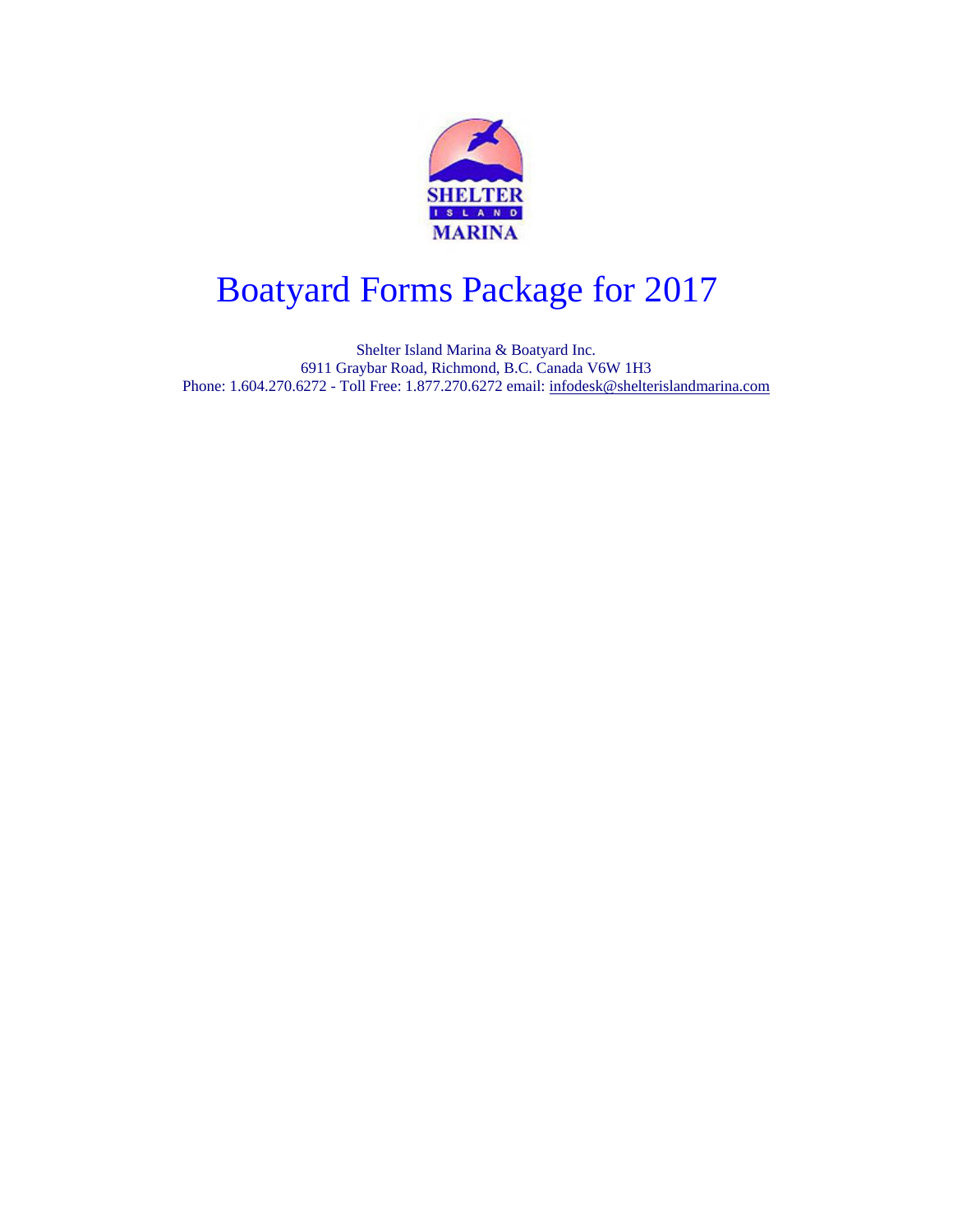### **SHELTER ISLAND MARINA INC.**

6911 Graybar Road, Richmond, B.C. V6W 1H3 | 270-6272 Marina Tel: 270-6272

#### **DRY STORAGE CONTRACT**

(Not Transferable)

\_\_\_\_\_\_\_\_\_\_\_\_\_\_\_\_\_\_\_\_\_\_\_\_\_\_\_\_ CUSTOMER NUMBER HST R104830385

| The undersigned (the " <b>Owner</b> ") hereby applies for permission to use the dry storage facilities (the " <b>Storage Facilities</b> ") located at Shelter Island |       |
|----------------------------------------------------------------------------------------------------------------------------------------------------------------------|-------|
| Marina (the " <b>Marina</b> ") to store the vessel (the " <b>Vessel</b> ") described below from                                                                      | The T |
| Owner hereby agrees to the provisions of this Contract as set out on this page and appearing on the succeeding pages of this Contract and to abide                   |       |
| by all Marina rules and regulations (collectively, the " <b>Terms</b> ") and to pay to Shelter Island Marina Inc. (the " <b>Company</b> ") for the use of the        |       |
| Storage Facilities the following fees:                                                                                                                               |       |
|                                                                                                                                                                      |       |

| $\Box$ Daily<br>$\Box$ Monthly | Storage Fee:<br>Utility Fee: |  |
|--------------------------------|------------------------------|--|
| $\Box$ Semi Annual (6 months)  | HST:                         |  |
|                                |                              |  |
| $\Box$ Annual (12 months)      | Total (payable in advance):  |  |

provided that the Owner will pay to the Company such increased fees for the use of the Storage Facilities as the Company shall from time to time charge. The Owner will pay the total set out in advance for the applicable time period, and will promptly pay as billed or when requested by the Company the amounts which become owing by the Owner for use of the Storage Facilities. The Company agrees, subject to the observance by the Owner of the Terms, to allow the Owner to store the Vessel at the Storage Facilities for the period applied for.

#### **VESSEL LIFT:** *IF APPLICABLE, CHECK BOX*

The Owner hereby requests that the Company use its vessel lifting facilities (the "**Lift Facilities**") located at the Marina to lift the Vessel to or from the water or otherwise as directed by the Owner (the "**Lift Services**") on each occasion requested. The Owner hereby agrees to pay immediately the fee requested by the Company at the time of each use of the Lift Facilities to lift the Vessel.

The Owner HEREBY REPRESENTS AND WARRANTS that the information in this application is accurate and HEREBY AUTHORIZES the Company and its agents to obtain such credit reports or other information as required to complete a credit investigation. This consent is given pursuant to Section 7 of the *Personal Information Protection Act*, S.B.C. 2003, c. 63 and amendments thereto.

**PLEASE MAKE CHEQUES PAYABLE TO SHELTER ISLAND MARINA INC. THE OWNER IS ADVISED TO CHECK THE VESSEL REGULARLY. ANY VESSEL STORED WITHOUT A SIGNED CONTRACT MAY BE IMPOUNDED. ELECTRICITY AND GARBAGE DISPOSAL ARE NOT INCLUDED IN THE STORAGE FEE. THE COMPANY ASSUMES NO RESPONSIBILITY FOR THE CARE, SECURITY OR PROTECTION OF THE VESSEL.**

**RENEWAL NOTICES MUST BE RECEIVED BY THE 20TH OF THE LAST MONTH UNDER CONTRACT. 45 DAYS NOTICE IS REQUIRED TO VACATE THE MARINA.**

#### **THIS CONTRACT CONTAINS TERMS WHICH EXCLUDE LIABLITY OF THE COMPANY FOR DAMAGE AND PERSONAL INJURY AND WHICH PROVIDE AN INDEMNITY TO THE COMPANY.**

Accepted by Shelter Island Marina Inc.

| Owner                                    | Per:                                                                                                            |  |
|------------------------------------------|-----------------------------------------------------------------------------------------------------------------|--|
|                                          |                                                                                                                 |  |
|                                          |                                                                                                                 |  |
| <b>VESSEL INFORMATION</b> (Please print) |                                                                                                                 |  |
| Name of Vessel                           |                                                                                                                 |  |
|                                          | Licence or Registration No.                                                                                     |  |
| Owner of Vessel                          |                                                                                                                 |  |
|                                          | Policy No. 2008 - 2008 - 2010 - 2010 - 2010 - 2010 - 2010 - 2010 - 2010 - 2010 - 2010 - 2010 - 2010 - 2010 - 20 |  |
| <b>OWNER INFORMATION</b> (Please print)  |                                                                                                                 |  |
| Name                                     |                                                                                                                 |  |
|                                          |                                                                                                                 |  |
|                                          |                                                                                                                 |  |
|                                          | Address of Bank                                                                                                 |  |
|                                          |                                                                                                                 |  |
|                                          |                                                                                                                 |  |
|                                          | Phone No.                                                                                                       |  |
| $\operatorname{HST}$ No.                 |                                                                                                                 |  |
|                                          | <b>MARINA USE ONLY</b>                                                                                          |  |
| *PLEASE READ FOLLOWING PAGES*            |                                                                                                                 |  |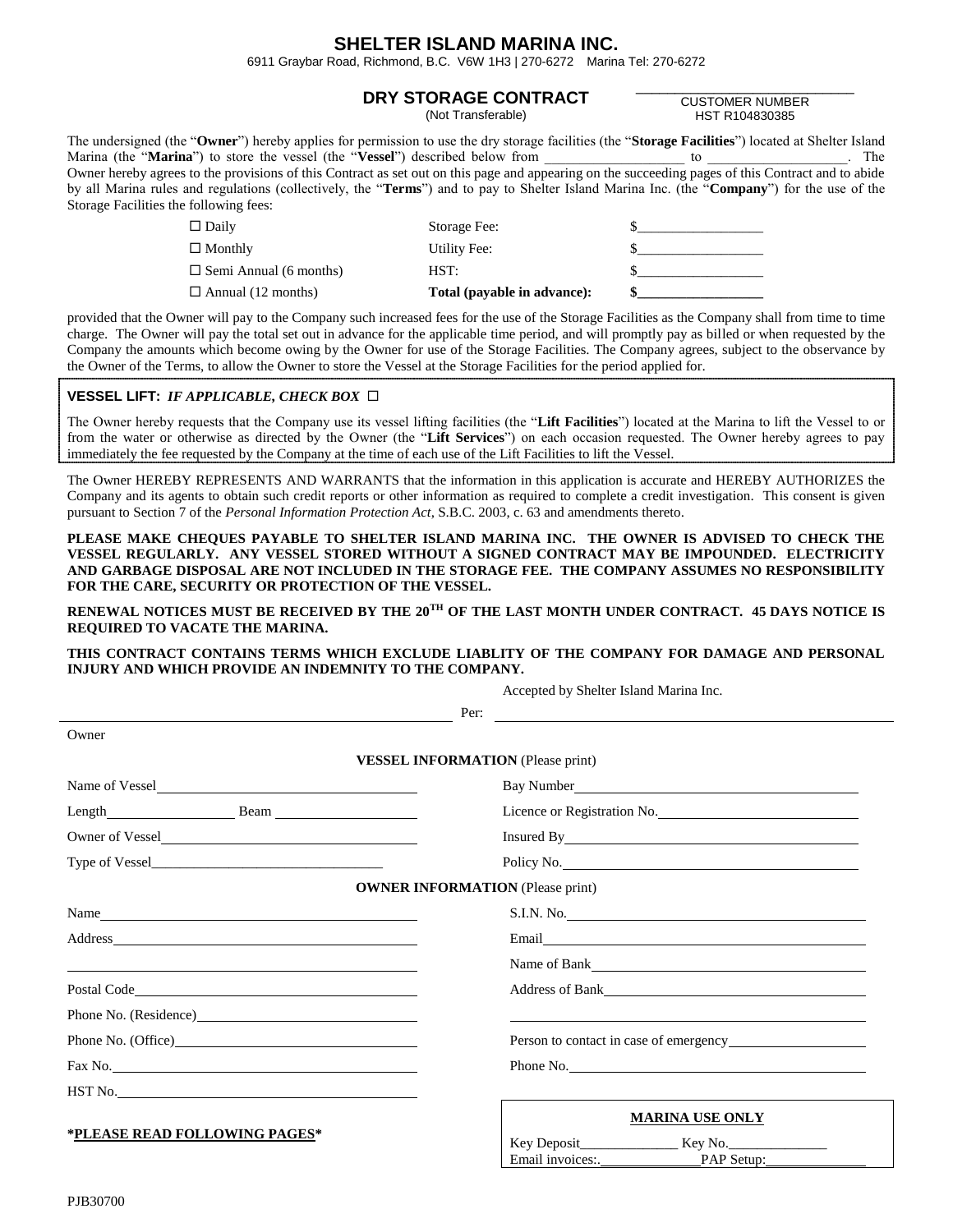#### **DRY STORAGE CONTRACT TERMS**

- **1. Consideration.** In consideration of the payment of \$10.00 by each party to the other, the Company allowing the Owner to use a storage bay at the Marina on the provisions in this Contract, and for other good and valuable consideration, the receipt and sufficiency of which are hereby acknowledged, the Company and the Owner agree as set out herein.
- **2. Storage of Vessel.** The Vessel shall only be stored at the bay designated on the face of this Contract, provided that the Company may at any time and from time to time require that the Vessel be stored at a different location or bay at the Storage Facilities. The Company shall have the right at any time and from time to time, without any notice to the Owner and at the sole risk of the Owner, to rearrange the position or orientation, or change the location, of the Vessel and the Owner hereby appoints the Company as its agent for such purposes. This Contract is not a lease. The Owner shall have no proprietary rights whatsoever to any bay. The Owner hereby acknowledges that it bears sole responsibility for the adequacy of any blocking or bracing of the Vessel, whether performed by the employees of the Company or otherwise, and the Owner will from time to time inspect the same and ensure the integrity and safety of the blocking and bracing of the Vessel.
- **3. Description of Vessel.** The Owner represents and warrants that the description of the Vessel on the face page of this Contract is accurate and complete. If, in the sole and absolute discretion of the Company, the description of the Vessel is inaccurate or incomplete in any respect, whether material or not, the Company may refuse to allow the Vessel to be stored at the Marina or, if the Vessel is already stored at the Marina, the Company may exercise its right of termination pursuant to Section 10 of this Contract.
- **4. Lift Services**. The time of the providing of any Lift Services shall be entirely at the discretion of the Company, and without limitation, the Company shall not be required to provide Lift Services in any circumstances that it considers dangerous or unsafe, in its sole and absolute discretion.
- **5. Utility Fees.** The Owner shall promptly pay, as an additional fee, all fees charged by the Company in respect of electricity, garbage disposal and other utilities and services, as the Company shall in its sole and absolute discretion consider reasonable. If the Owner fails to pay any such fees, the Company may at any time thereafter and without any notice, immediately or after such period of time as the Company determines in its sole and absolute discretion, terminate some or all of the utilities and services provided, without limiting any other remedies available to the Company as a result of the Owner's failure to pay.
- **6. Accounts.** All accounts are due immediately upon being issued by the Company. The Owner shall pay interest on all overdue accounts at a rate of two percent per month (twenty-four percent per year). The Owner shall reimburse the Company on demand for all losses, costs and expenses incurred by the Company to collect overdue accounts, whether by legal action or otherwise. All storage is payable in advance and subject to applicable taxes. Storage fees for the applicable period set out on the face of this Contract must be paid in full immediately (upon execution of this Contract) by cash, credit card or cheque or the daily rate will apply.

#### **7. Marina Use and Safety.**

- a) The Owner and the Owner's agents, guests, employees, invitees, licensees, contractors, and any other person at the Marina in connection with the Vessel or the Owner's use of the Marina, or for whom the Owner is responsible at law (collectively, with the Owner, referred to as the "**Owner**  Parties") shall not carry on any business at the Marina without the prior written consent of the Company, which consent may be withheld by the Company in its sole and absolute discretion.
- b) The Owner Parties shall not carry on any activity at the Marina or on the Vessel while it is stored at the Marina that may be deemed by the Company, in the Company's sole and absolute discretion, to be a nuisance.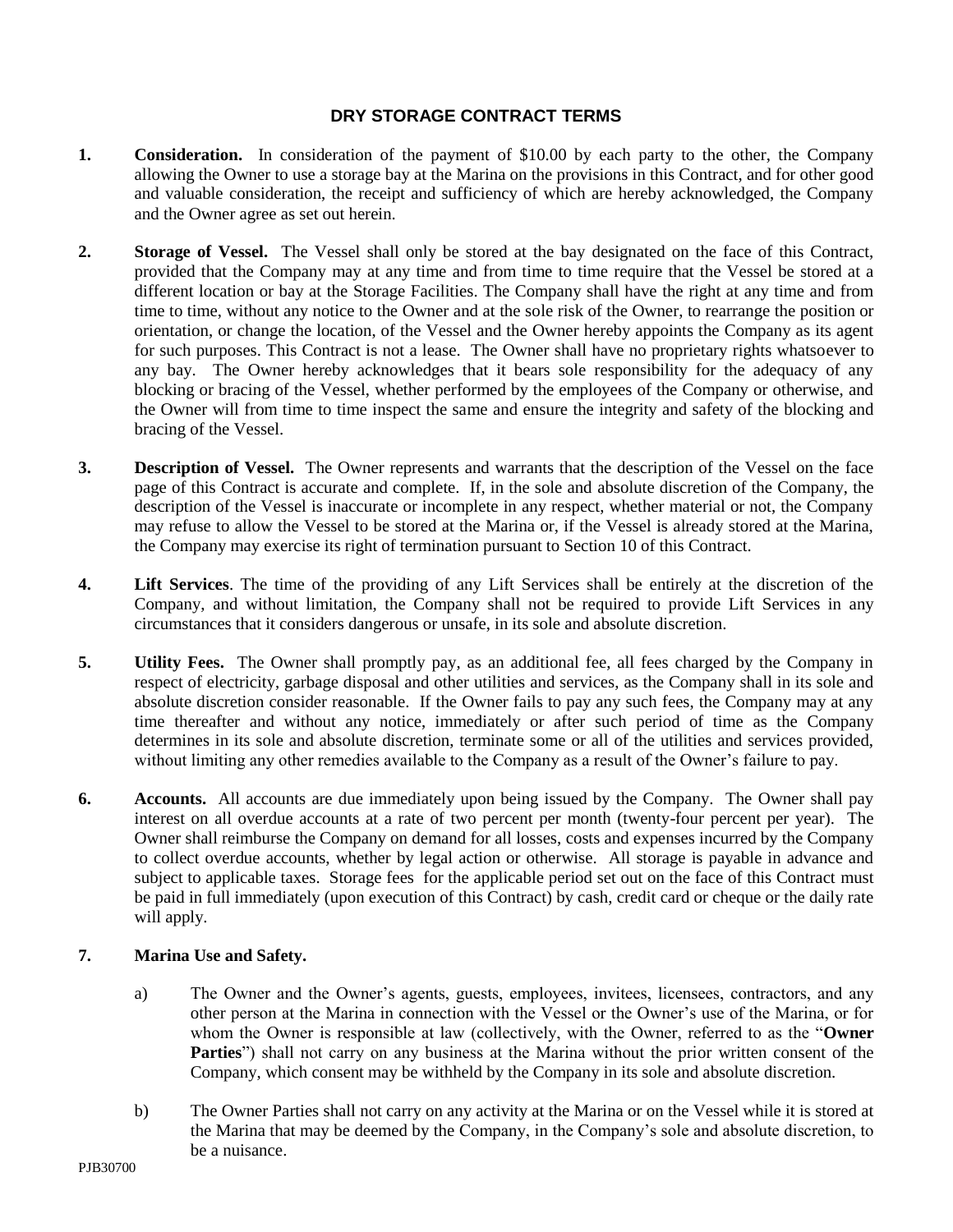- d) No litter or debris shall be left on the Marina except that refuse may be placed in the containers provided for that purpose.
- e) If the Vessel is a hazard to other vessels or the Marina, as determined by the Company in its sole and absolute discretion, the Owner at the Owner's expense must remove the Vessel from the Marina. The Company may, but is not obligated to, arrange for the removal from the Marina of any vessel which, in the Company's opinion, in its sole and absolute discretion, appears to be a hazard to other vessels or the Marina, in which case the Owner will indemnify the Company for the costs of such removal. The Company shall not be liable for any loss suffered by the Owner Parties or damage to the Vessel by reason of removing the Vessel from the Marina.
- **8. Terms, Rules, and Regulations.** The Owner Parties shall comply with the Terms, and with such additional or changed terms, rules or regulations as are from time to time made by the Company, in its sole and absolute discretion. The Terms include, without limitation, the provisions set out in this Contract and on the face page, the Marina Rules and Regulations, the Boat Yard Rules and Regulations, the Contractors' Regulations, and any additional or changed terms, rules or regulations, and all of the foregoing are hereby incorporated as provisions of this Contract. The Owner shall ensure that the Owner Parties comply with the Terms and agrees to indemnify the Company for any failure of any of the Owner Parties to comply with the Terms.

#### **9. Lien and Sale of Vessel.**

- a) The Company shall have a possessory and a charging lien upon the Vessel for all amounts which are or become owing to the Company by the Owner under this Contract or otherwise (collectively, the "**Fees**").
- b) The word "Owner" when used in this Contract means the applicant under this Contract regardless of whether the applicant actually owns the Vessel. The Owner represents and warrants to the Company that it is the owner of the Vessel, or that the Vessel is being stored and deposited at the Storage Facilities "by the owner's authority" as that phrase is used in the *Warehouse Lien Act*, R.S.B.C. 1996 c. 480 (the "*WLA*"). The Owner acknowledges and agrees that the Company has a warehouser's lien on the Vessel in accordance with the *WLA* and represents and warrants that there are no parties to which notice of such lien must be provided under that statute, including, without limitation, the owner of the Vessel, or any party who has registered a financing statement with respect to a security interest in the Vessel as at the date the Vessel is stored in the Storage Facilities. If any party has registered or registers a financing statement, the Owner shall forthwith provide the Company with notice thereof.
- c) If any Fees are outstanding for 45 days, the Vessel may be seized and impounded by the Company. In such event, the Owner authorizes the Company to lift the Vessel and store it elsewhere in the Company's boat yard or Storage Facilities, or any other impoundment facilities, and the Owner will indemnify the Company for the costs of the same. The Company shall not be liable for any loss suffered by the Owner Parties or damage to the Vessel by reason of seizing, lifting, or impounding the Vessel in accordance herewith.
- d) To realize any Fees, the Company may, in its sole and absolute discretion: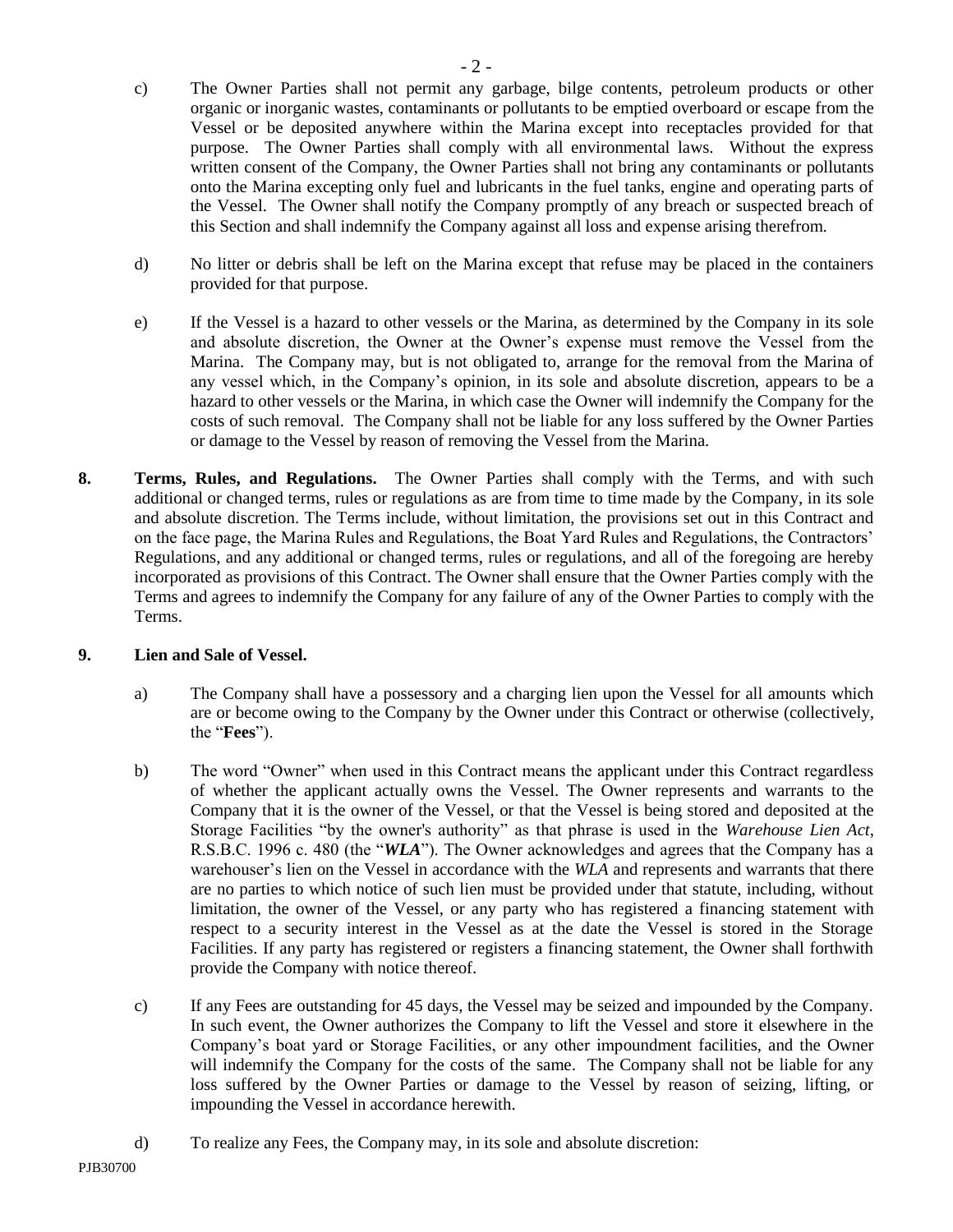i) upon 45 days' notice to the Owner, in any manner sell and absolutely dispose of the Vessel (including, without limitation a disposition by way of destruction, or sale for scrap) pursuant to its contractual lien; or

- 3 -

ii) effect a sale or disposition of the Vessel in accordance with the provisions of the *WLA*  pursuant to its warehouser's lien,

and the Owner hereby appoints the Company as its attorney to do all things and sign all documents necessary for such sale or disposition. Without limiting the foregoing, the Owner covenants and agrees to provide the Company, upon demand, with all documents of title for the Vessel, registry papers, "blue book" etc., as necessary and an executed bill of sale, and, if applicable, an executed bill of sale/transfer form in the form required by and registrable at the Ship's Registry/Transport Canada (the "**Registry Transfer**"), in order to effect such sale or disposition as contemplated hereunder.

- e) The Company shall be entitled to deduct from the proceeds of any sale or disposition hereunder, in addition to the Fees, all costs and expenses of every nature whatsoever incurred by the Company in connection with such sale (including without limitation legal fees on a solicitor and own client basis and any costs or expenses incurred by the Company in connection with obtaining a declaration in any court regarding the rights of the Company under this paragraph or the validity of a sale or proposed sale of the Vessel pursuant to this paragraph) and in the event that such costs and expenses are incurred in connection with an uncompleted sale, the Company shall be entitled to recover from the Owner the costs and expenses incurred by the Company in connection with such uncompleted sale.
- f) If the Vessel is a federally registered Vessel, the Company may, in its sole and absolute discretion, require the Owner to provide the Company with an executed Registry Transfer in advance of, and for the duration or any portion thereof, of the moorage or storage of the Vessel at the Marina, and the Owner covenants to provide the Company with the same upon demand. The Company covenants to make no use of the Registry Transfer except in accordance with a sale or disposition hereunder; and, provided that the Owner pays in full to the Company all Fees, the Company covenants to return the Registry Transfer to the Owner unused when the Owner removes the Vessel from the Marina, or, if applicable, claims the Vessel from any impoundment facilities.
- **10. Termination by Company.** The Company may terminate this Contract by giving 48 hours notice to vacate to the Owner if:
	- a) any of the Owner Parties breach any of the provisions of this Contract or fail to abide by any of the Terms at any time;
	- b) the Owner fails to pay when due any sums the Owner owes to the Company on any account; or
	- c) the conduct of any of the Owner Parties or the Owner Parties' use of the Storage Facilities is, in the sole and absolute discretion of the Company, prejudicial to the orderly and safe operation of the Marina, the safety of other persons or their property, or constitutes a nuisance or annoyance to the Company or its customers.

Otherwise, the Company may at any time and for any reason terminate this Contract by giving 30 days notice to vacate. Upon receiving a notice to vacate, the Owner shall, at the Owner's expense, vacate the Marina on or before the date specified in the notice. Any unpaid Fees accruing due or to become due for the balance of the term of the storage shall thereupon become payable immediately.

**11. Termination by Owner.** If the Owner wishes to vacate the Marina, the Owner must give 45 days written notice of intention to vacate to the Company and the effective date that the Owner vacates must be the last day of a calendar month.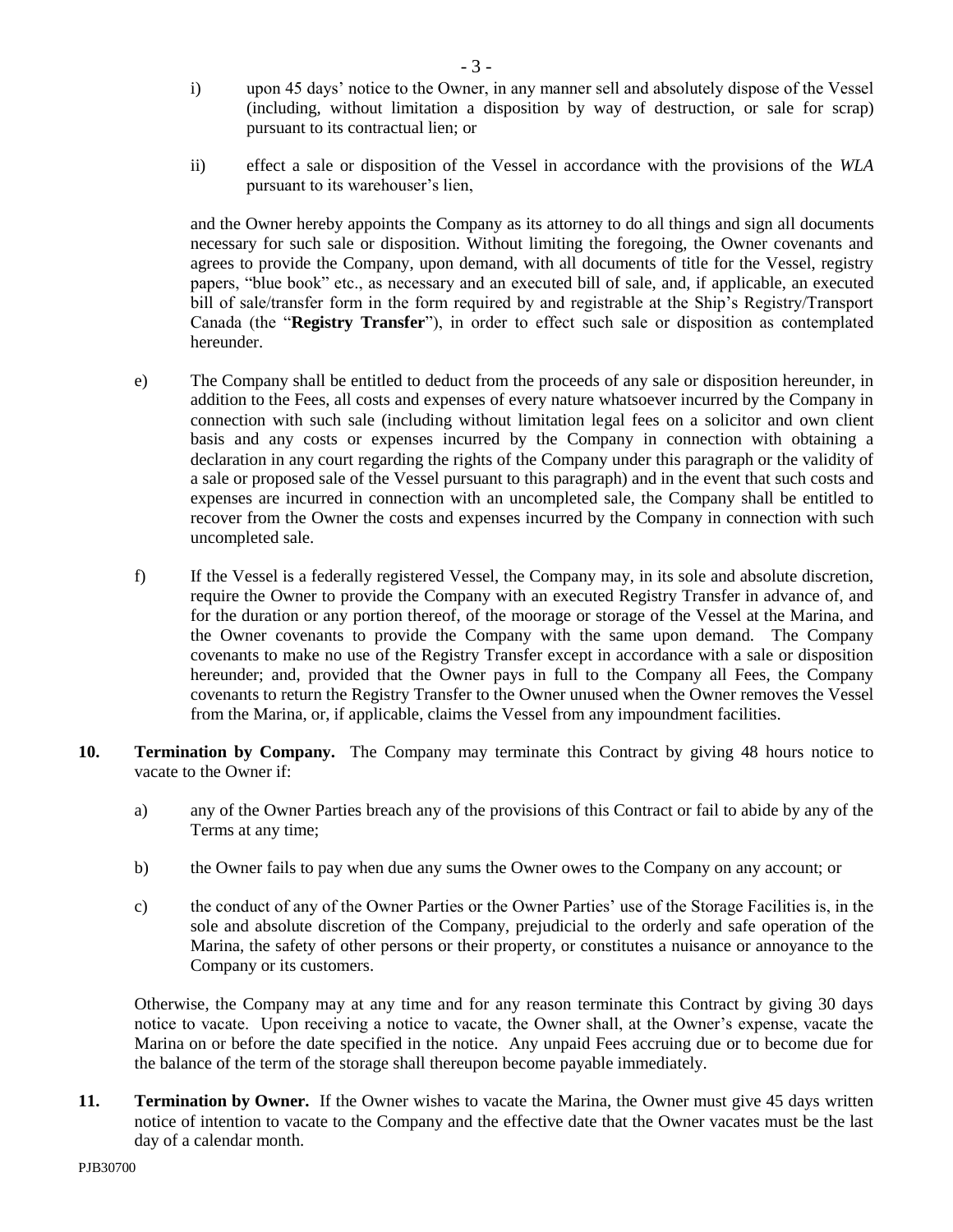- **12. Survival.** Notwithstanding anything in this Contract to the contrary, this Contract shall survive the vacating of the Marina by the Owner or Vessel, and the issuance of a notice to vacate for cause or otherwise by either party to this Contract in no way terminates or rescinds any of the terms, conditions, releases, indemnities or exclusions agreed to herein.
- **13. Renewal.** The Owner may apply to renew this Contract by sending a written renewal notice to the Company. All renewal notices shall be delivered to the Company by the  $20<sup>th</sup>$  day of the last month in which this Contract expires. The decision to renew is at the sole and absolute discretion of the Company. As a condition of renewal, the Company may at its sole and absolute discretion vary the provisions of this Contract.
- **14. Overholding.** If the Vessel continues to be stored at the Storage Facilities after the period applied for on the face of this Contract or otherwise after the termination of the right of the Owner to store the Vessel at the Storage Facilities, the Owner shall promptly pay to the Company for such unauthorized storage 150% of the highest daily rate charged by the Company in respect of vessels having the similar specifications as the Vessel. The provisions of this Contract shall apply to such unauthorized storage, except that the Company shall not be deemed to have consented to or permitted such storage, and such storage shall be month-to-month.
- **15. No Refund.** No refund shall be made of any paid storage fees in any circumstances.
- **16. Limitation of Liability.** The Owner acknowledges that boating and the maintenance of a marine vessel involve many inherent risks, dangers and hazards and hereby agrees and acknowledges that:
	- a) the Owner fully assumes and accepts all such risks, dangers and hazards, including without limitation the possibility of personal injury, death, and loss or theft of the Vessel, its contents, and personal property. The Vessel, its contents and any personal property moored or stored at the Marina are done so at the Owner's sole and exclusive risk;
	- b) during the duration of this Contract, the Owner shall obtain insurance coverage for the full value of the Vessel, its contents and any personal property moored or stored at the Marina, which insurance shall include without limitation a minimum \$1,000,000.00 third party liability coverage. The Owner acknowledges and agrees that the Company shall not be responsible for providing any insurance coverage;
	- c) subject to the rights granted to the Company under Section 9 of this Contract, the Company does not in any way take possession of, or undertake any duty to take care of, any vessel stored under this Contract or otherwise at the Marina. The Company does not represent that the bay or Storage Facilities are fit for any purpose. The Owner accepts the Marina premises on an "as is, where is" basis and acknowledges that, in its own judgment, the Storage Facilities and bay are suitable and appropriate for the Vessel;
	- d) the Company is not liable or responsible for, and the Owner hereby waives and releases the Company from, any loss, theft, damages or expenses, of any nature whatsoever (including without limitation those arising or resulting from personal injury, death, or loss or theft of or damage to vessels, contents, or personal property, and those suffered or incurred by any of the Owner Parties), however caused, whether by negligence of the Company or the acts of third parties or otherwise;
	- e) the Owner shall hold harmless and indemnify the Company, and each of its directors, officers, agents, contractors and employees, in respect of any and all claims and liability of whatever nature, including without limitation claims or liability for personal injury, death, or loss of or damage to vessels or contents, suffered by the Company, any of the Owner Parties, or third parties (including without limitation to any children or minors under the supervision of the Owner Parties), as a result of the Owner Parties' attendance at the Marina or use of the Storage Facilities, or in connection with the Company's providing the Storage Facilities or Lift Services; and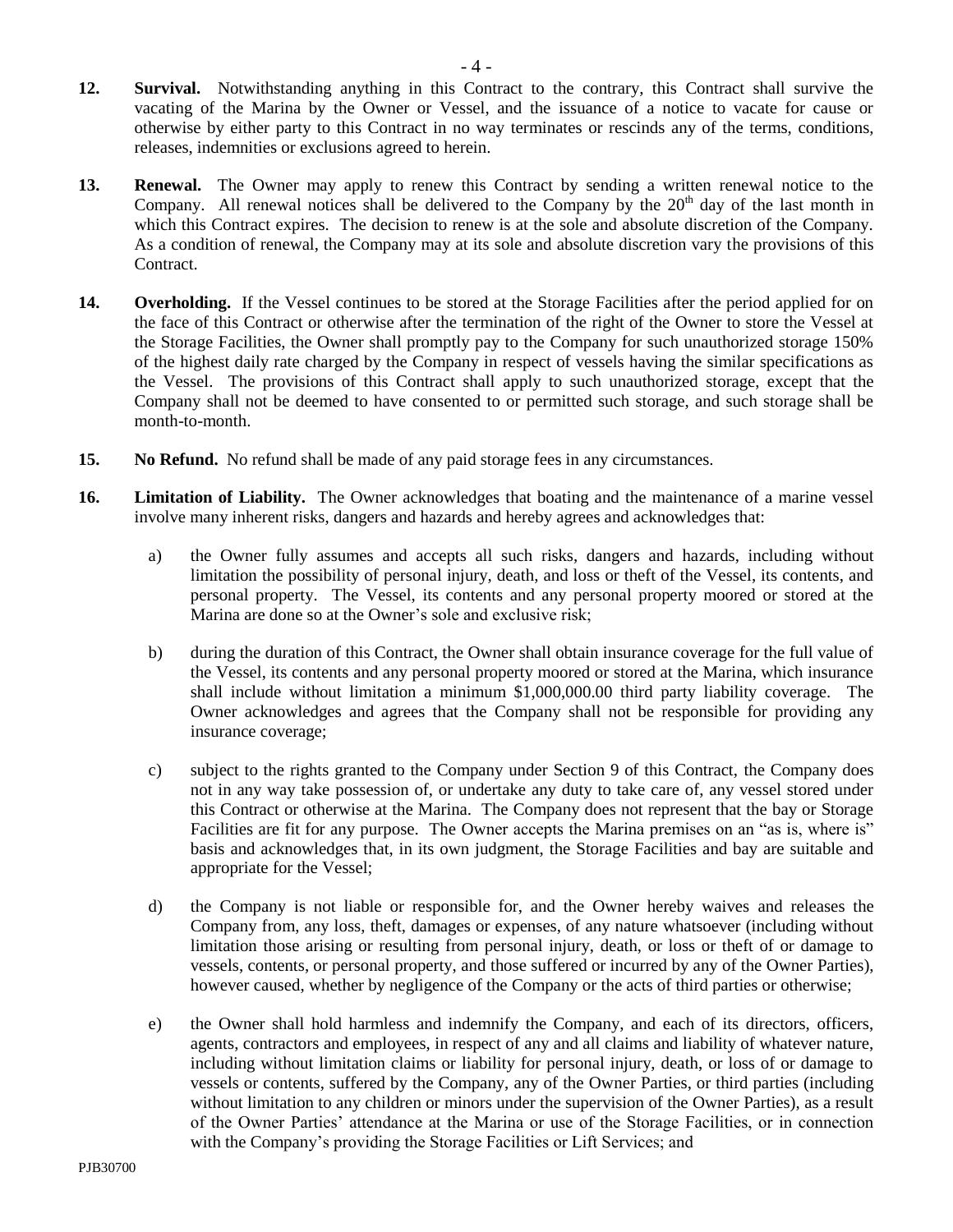- f) the Owner further agrees to be liable for any loss, damage or destruction caused to the Company's property, in whole or in part, by the Owner Parties or in connection with the Vessel or the Owner Parties' use of the Storage Facilities, and to pay the cost and expenses incurred by the Company in respect of restoring such loss, damage or destruction, within 30 days of receiving an account for the same
- **17. No Assignment by Owner.** This Contract is personal to the Owner. The Owner shall not assign this Contract or permit the bay to be occupied by any vessel other than the Vessel, in either case without the express prior written consent of the Company, which consent may be withheld in the Company's sole and absolute discretion. A person purchasing the Vessel shall not acquire any of the rights arising under this Contract, which will automatically terminate (save and except with respect to the Owner's obligation to pay Fees) upon any change in ownership of all or any part of the Vessel unless the Company, in its sole and absolute discretion, agrees otherwise. Before selling the Vessel, the Owner shall bring this Section to the attention of the prospective purchaser and of any agents acting on behalf of either the Owner or the prospective purchaser.
- **18. Notices.** Any notices to be given by the Owner in connection with this Contract shall be in writing and delivered to the Company's office at the address on the face of this Contract. Any notices, billings or other communications to be given to the Owner by the Company may be given in writing to the Owner by mailing it to the address on the face of this Contract, or by posting it on the Vessel, and shall be deemed effectively given three days after being so posted on the Vessel or mailed to the Owner in accordance herewith.
- **19. Marina.** The word "Marina" includes without limitation, the Storage Facilities, and any property or waters owned or leased by the Company.
- **20. No Contra Preferentum.** The language in this Contract shall in all cases be construed as a whole and neither strictly for nor strictly against any of the parties to this Contract.
- **21. Governing Law.** This Contract shall be in all respects governed by and construed in accordance with the laws of the Province of British Columbia and the laws of Canada applicable in the Province of British Columbia. Each of the parties hereto hereby irrevocably attorns to the exclusive jurisdiction of the courts of the Province of British Columbia.
- **22. Entire Agreement.** This Contract is the entire agreement between the Company and the Owner in respect of the subject matter of this Contract and in respect of any circumstances or events surrounding or arising in connection with the subject matter of this Contract. This Contract cannot be added to or altered except by agreement in writing. There are no representations, warranties, conditions, covenants, agreements or promises of any nature (implied, collateral, statutory or otherwise) binding upon the Company in connection with this Contract or the subject matter of this Contract, or in connection with any circumstances or events surrounding or arising in connection with the subject matter of this Contract, except as expressly set out herein.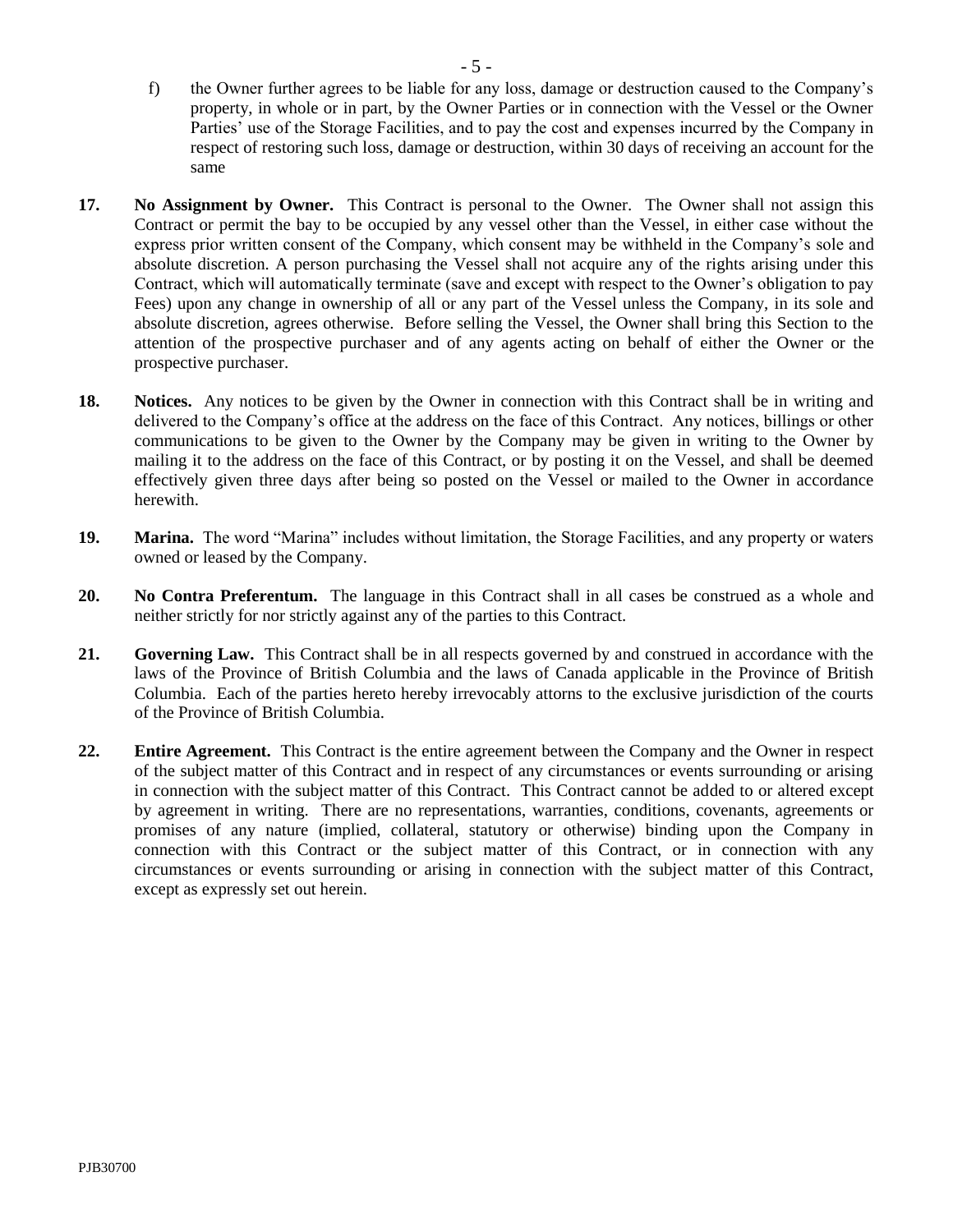

# **SHELTER ISLAND MARINA**

6911 Graybar Road Richmond, B.C. V6W 1H3 Telephone (604) 270-6272 Fax: (604) 273-6282 Toll Free 1-877-270-6272 www.shelterislandmarina.com

# **BOAT YARD RULES & REGULATIONS**

# **THESE WILL BE STRICTLY ENFORCED!**

**All storage is payable in ADVANCE and subject to applicable taxes. Prepaid rates (monthly, semi-annual or annual) MUST be paid in full IMMEDIATELY by cash, credit card or cheque to take effect or the DAILY rate will apply. All accounts unpaid by the 15th of the month will be placed on the daily rate. New moorage customers are required to prepay for 6 or 12 months moorage.**

- 1. The Shelter Island Marina (the "**Marina**") property is traversed with several high voltage hydro lines. All employees and customers must be aware of the limits and dangers of these wires. Please direct any questions or inquiries to the Yard Foreman.
- 2. Sign a Dry Storage Contract at the Marina Office. No boats lifted or launched until contracts are signed. All storage is payable in advance (upon signing contract, or the daily rate will apply) and subject to applicable taxes. Prepaid rates are available through the Marina Office.
- 3. Main gates to boat yard are open dawn till dusk.
- 4. See Marina Office for Main Gate Code.
- 5. Store/Office is open 8 AM to 4:30 PM from Monday to Friday. Saturday 8:30 AM to 3:30 PM. Travelift and Store closed Sundays.
- 6. No shed or structures of any kind to be erected in the boat yard without consent in advance from the Marina Office.
- 7. Disposal containers for limited amounts of Bilge Water are available at Sea Tec (604- 273-7427). All waste fluid to be removed by vessel owner. All vessel owners will be held responsible for any special environmental handling costs.
- 8. See Marina Office to arrange rental of Travelift, Trailer, Travelift Crane, Forklift or Power Washer.No person other than an authorized employee of Shelter Island Marina Inc. ("**Shelter Island**") shall operate or attempt to operate any lift facility at the Marina.